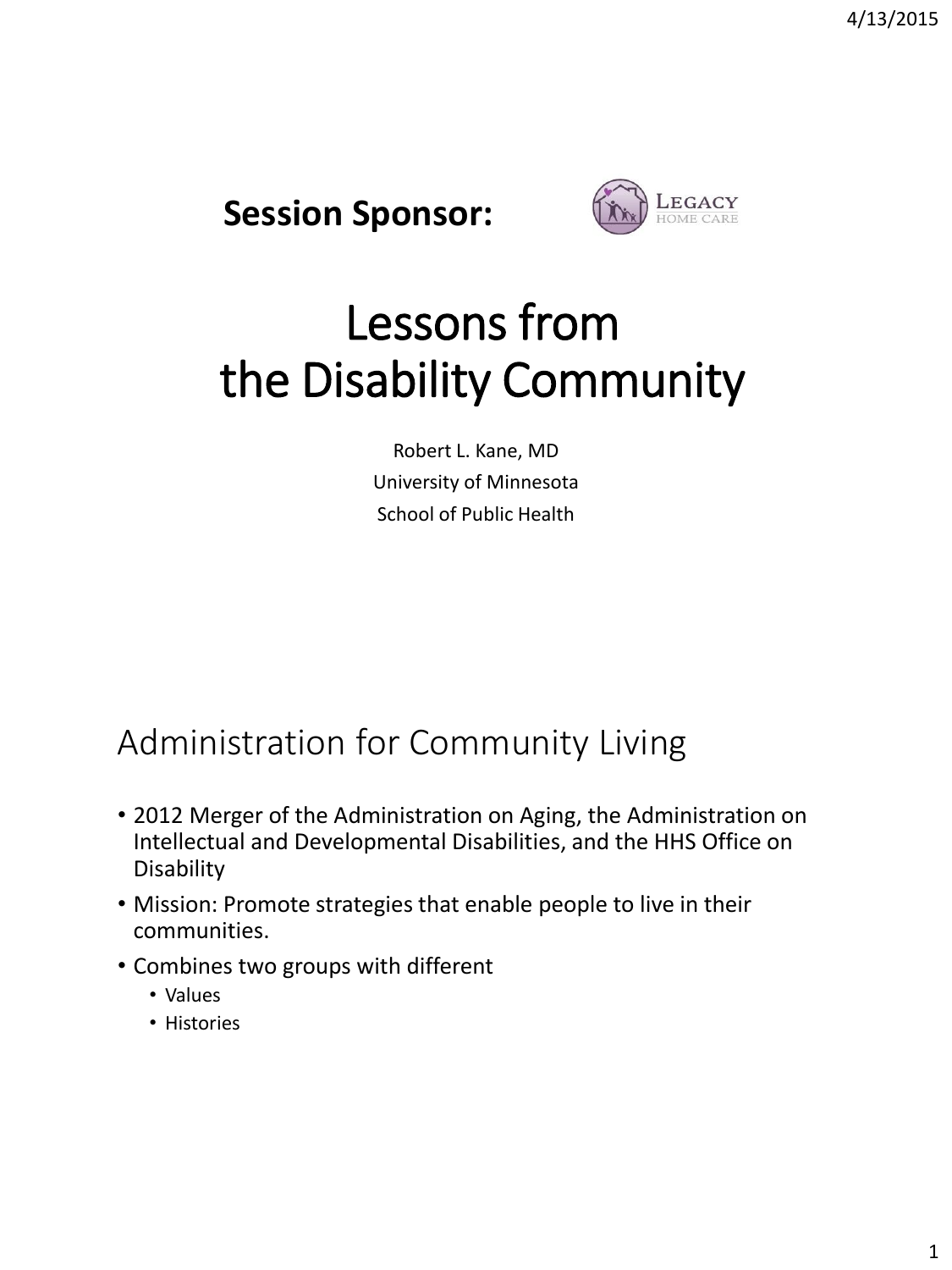# Definition of Disability

"People with disabilities are those with physical, sensory, and/or mental health conditions that can be associated with a decrease in functioning in such day-to-day activities as bathing, walking, doing everyday chores, and/or engaging in work or social activities."

Iezzoni, 2010, AHRQ National Health Disparities Report

### Constituents

#### **Aging**

- Healthy (Vital Aging)
- Chronically ill
- Frail

#### **Disability**

- Congenital/developmental (intellectual and physical)
- Acquired (trauma and disease)
- Mental
- Aging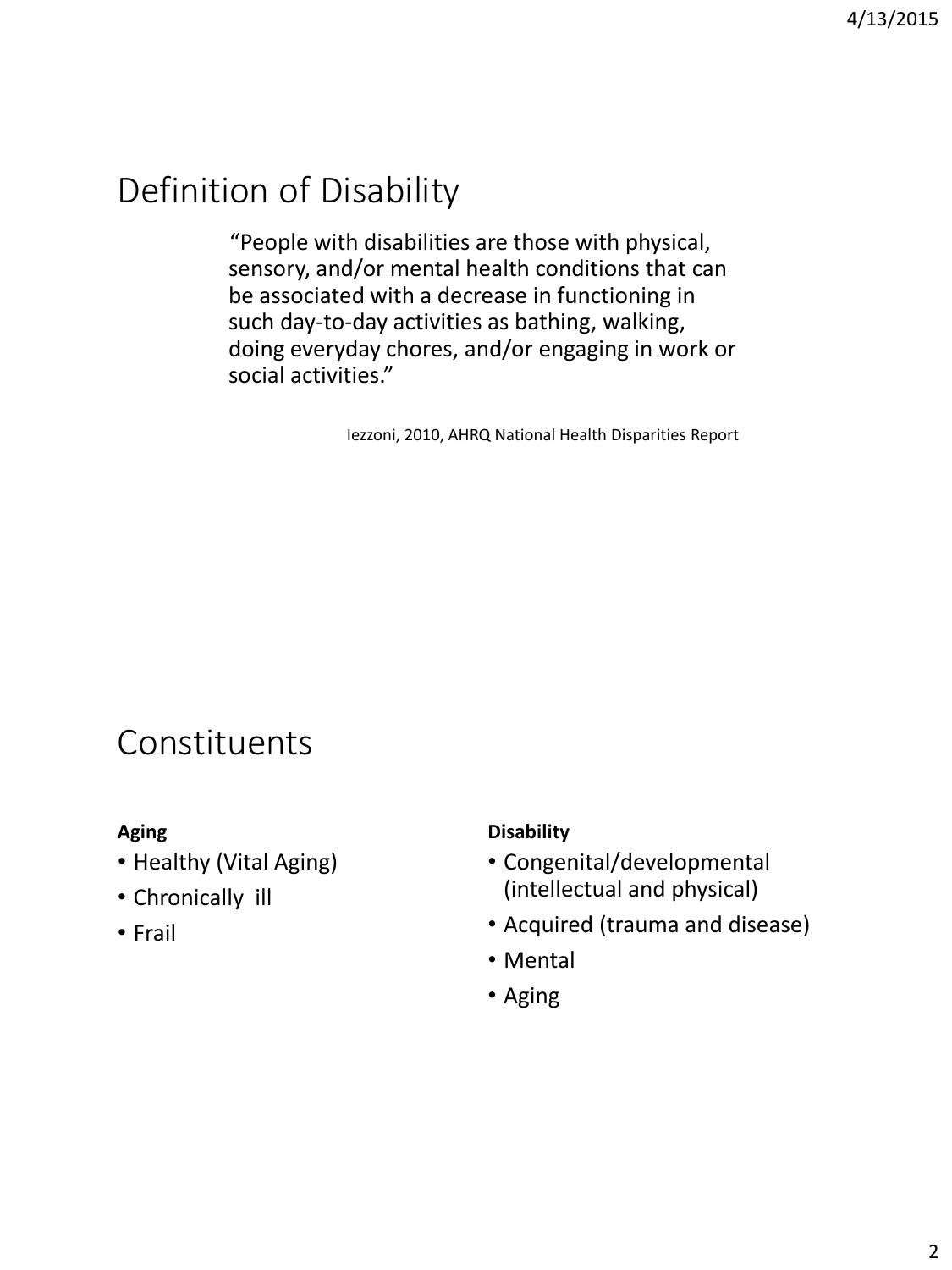### Tenets

#### **Aging**

- Disability is diseased based
- Medical care is central

#### **Disability**

- Disability is not basically medical
- Access to medical care is needed
- Cultural competence is appropriate

### Philosophies

#### **Aging (medical model)**

- Disease/impairment  $\rightarrow$  disability
- Coverage for impact of disease
- Care is remedial

#### **Disability (access model)**

- Disability  $\rightarrow$  environmental modification
- Coverage is civil rights issue
	- Discrimination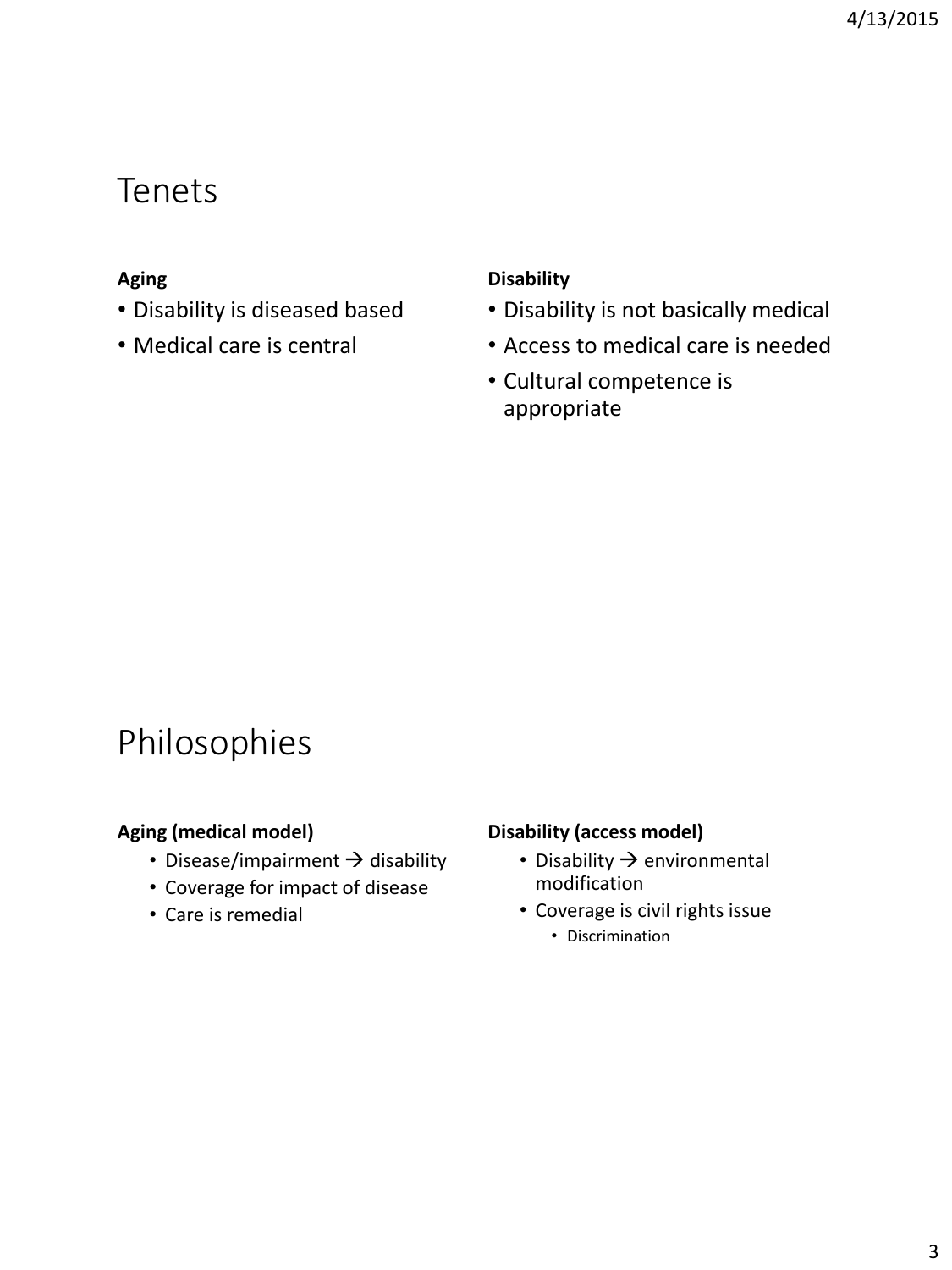### Differences in Situation & Attitudes

#### **Aging**

- Limited expectations about what is normal
- Children have mixed relationships to parents; history, obligation Importance of leaving a legacy
- Limited numbers of dependency years
- Decline viewed as inevitable
- Focus on past
- Short duration of problem makes it hard to sustain advocates

#### **Disability**

- Mainstreaming
- Parents feel guilty about children
- Parents of children with MR/DD want to protect them
- Long period of dependency
- Some hope that active intervention can change course
- Focus on future
- Parents are in for the long haul, as are young disabled

### Premises about Goals

#### **Aging**

- Coping
- Preventing complications
- Getting needed care
- Limited social participation

#### **Disability (access model)**

- Social integration
- Normal participation
- Access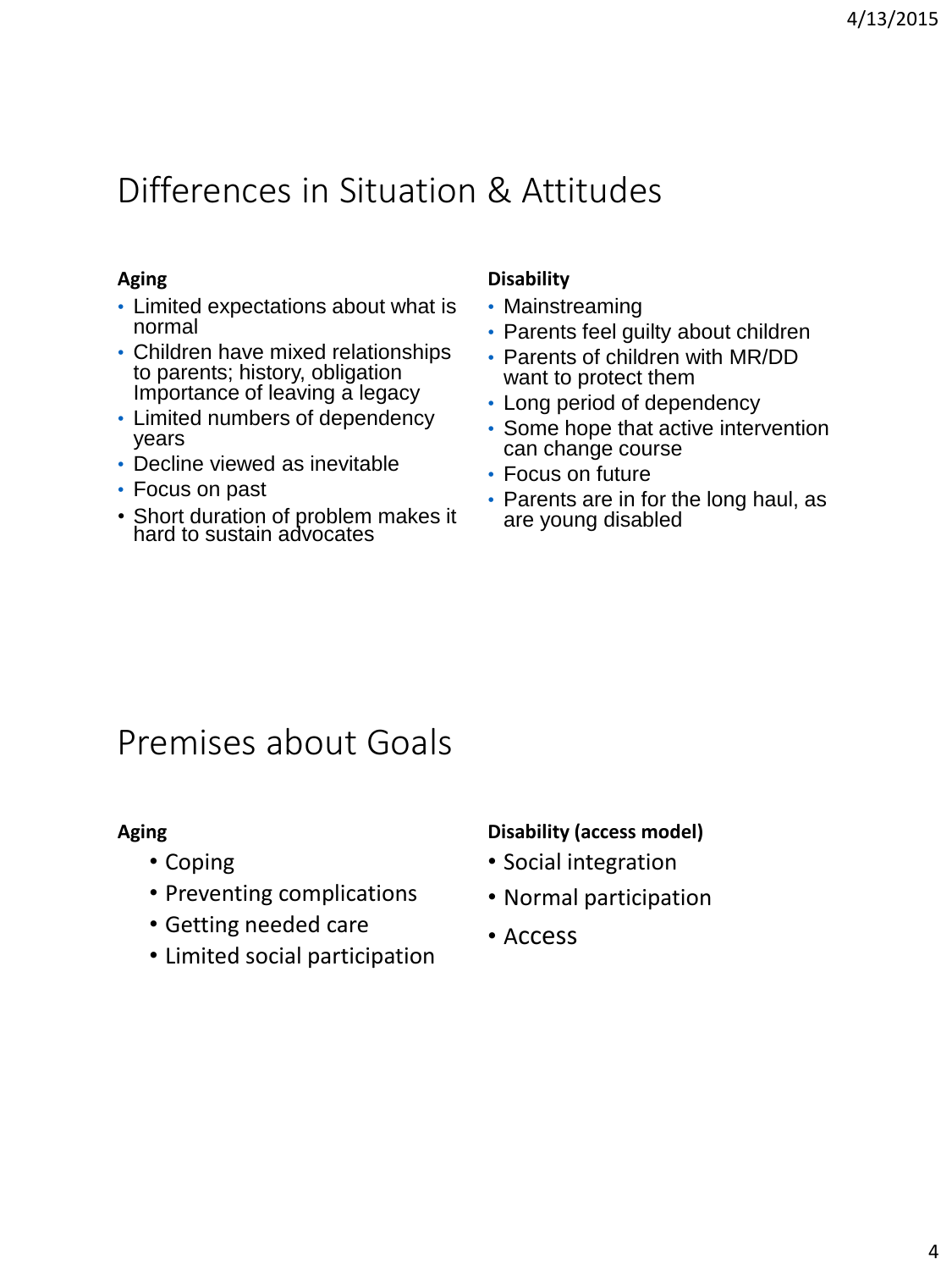### **Outcomes**

| <b>Disability</b><br>Type                 | <b>Example</b>            | <b>Outcomes</b>                                                                           |
|-------------------------------------------|---------------------------|-------------------------------------------------------------------------------------------|
| Developmental Autism<br><b>Disability</b> | Cerebral<br>palsy         | Living independently<br>Going to school<br>Doing paid work<br>Raising family              |
| Acquired<br><b>Disability</b>             | Spinal<br>fracture/       | Living independently<br>Going to school<br>quadriplegia Doing paid work<br>Raising family |
| Aging                                     | <b>Stroke</b><br>Dementia | Slowing decline in<br><b>ADLs/IADLs</b><br>Reduced use of<br>hospital/ER                  |

# Health Care Goals by Subgroup

| <b>Subgroup</b>                                    | <b>Priority Concerns</b>                                                                                 | <b>Goals for Health</b><br>Care      |
|----------------------------------------------------|----------------------------------------------------------------------------------------------------------|--------------------------------------|
| Healthy                                            | Longevity, by preventing<br>accidents, illness, and<br>progression of early stages<br>of disease         | Staying healthy                      |
| Chronic<br>conditions with<br>normal function      | Longevity, limiting disease<br>progression,<br>accommodating<br>environment                              | Living with illness<br>or disability |
| Significant but<br>relatively stable<br>disability | Autonomy, rehabilitation,<br>limiting progression,<br>accommodating<br>environment, caregiver<br>support | Living with illness<br>or disability |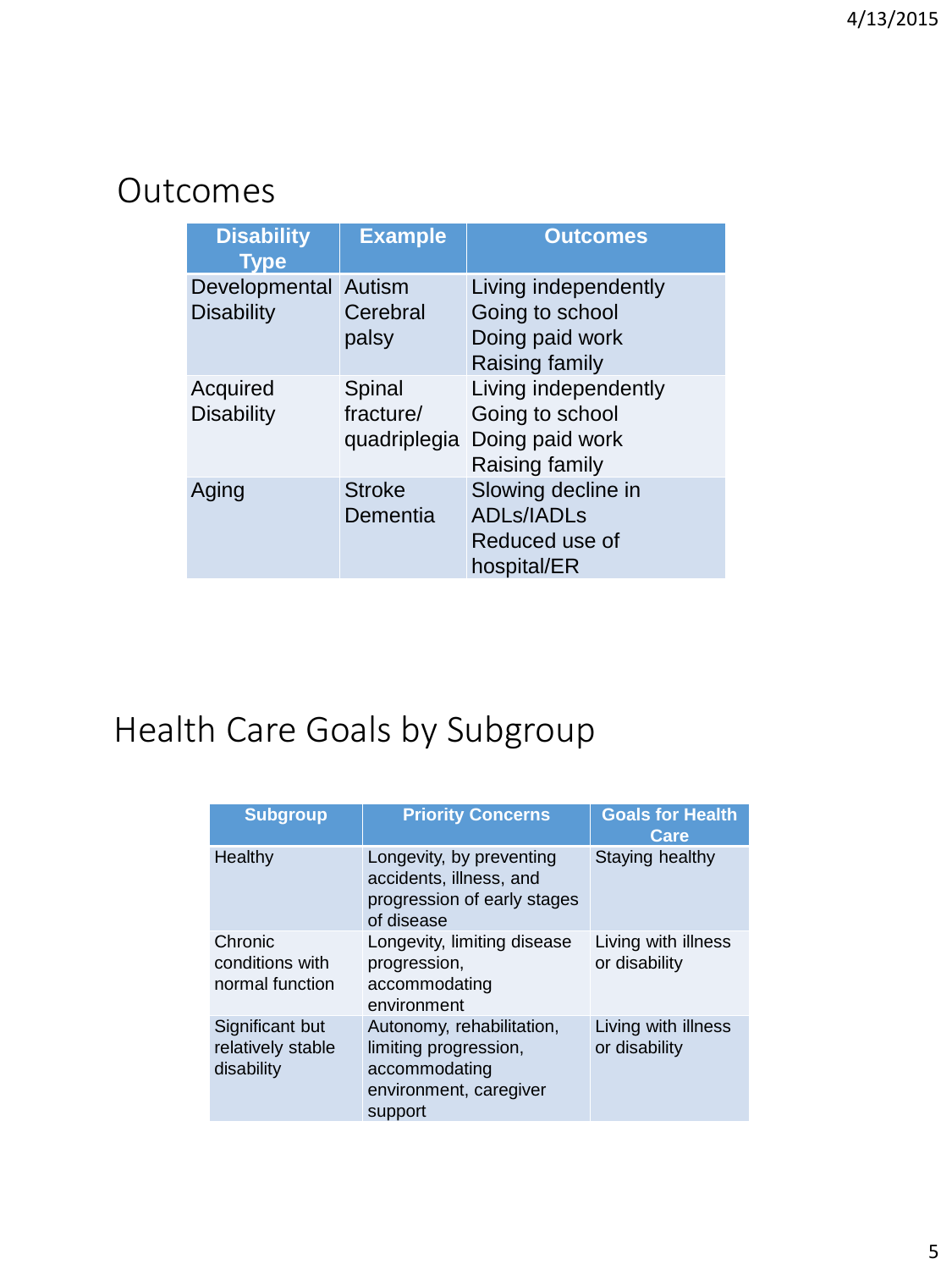# Health Care Goals by Subgroup 2

| <b>Subgroup</b>                                              | <b>Priority Concerns</b>                                                                                       | <b>Goals for Health</b><br>Care           |
|--------------------------------------------------------------|----------------------------------------------------------------------------------------------------------------|-------------------------------------------|
| Limited reserve<br>and serious<br>exacerbations              | Avoiding exacerbations,<br>maintaining function, and<br>specific advance planning                              | Coping with illness<br>at the end of life |
| Long course of<br>decline from<br>dementia and/or<br>frailty | Support for caregivers,<br>maintaining function, skin<br>integrity, mobility, and<br>specific advance planning | Coping with illness<br>at end of life     |

Lynn et al., Milbank Quarterly, 2007

### Disability as a Model System

- Treat everyone with respect
- Respond to whole person
- Provide appropriate care
- Empower patients
- Common language to articulate problem, goals, expectations and roles
- Facilitate autonomy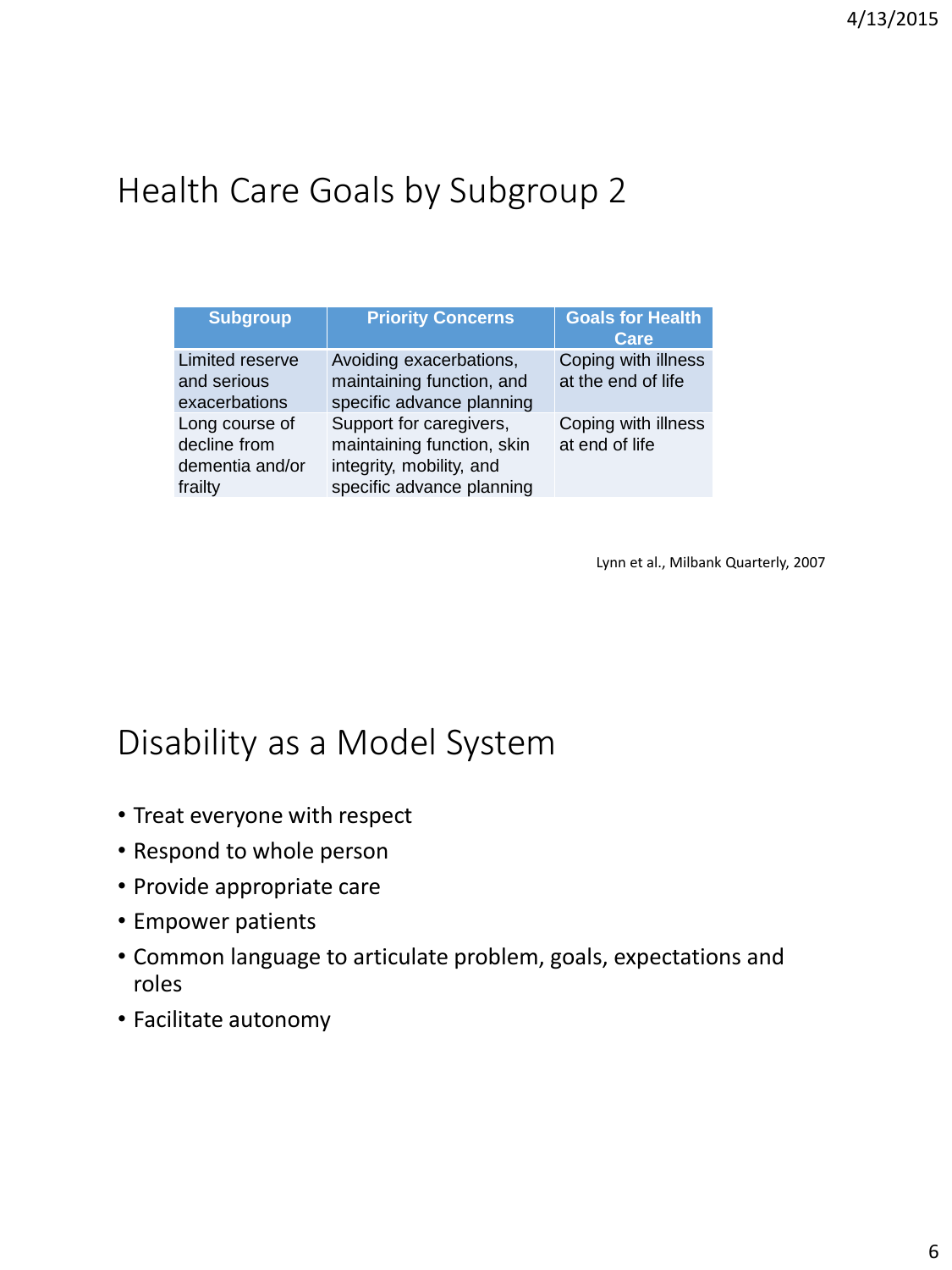### Improving Patient-Clinician Encounters

### Patient

- More proactive care management
- Prepare for office visits
- Focus visit on their agenda

### Clinician

- Share information
- Value patient's insights about condition
- Involve patients in decision making
- Listen

### Disability Policy Framework

- Core precept: disability is a natural and normal part of the human experience
	- Does not diminish a person's right to fully participate in all aspects of society
- Focus on fixing physical and social environment, not on persons with disabilities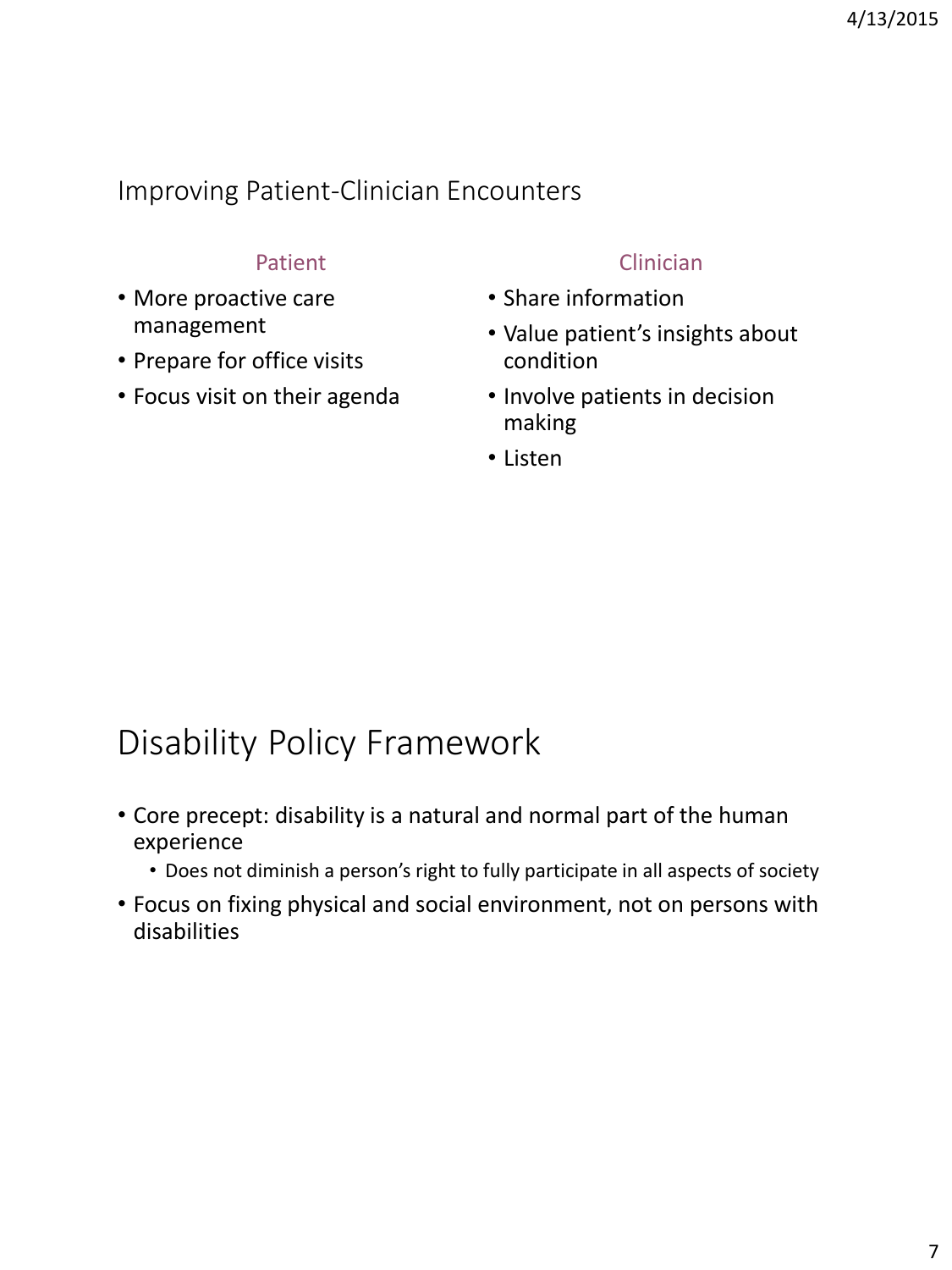### ADA Policy Goals

- Equality of opportunity
- Full participation
- Independent living
- Economic self-sufficiency
- Attained varies by etiology and age
	- Young/old
	- Physical/mental

### Disability Disparities Operate in Several Directions